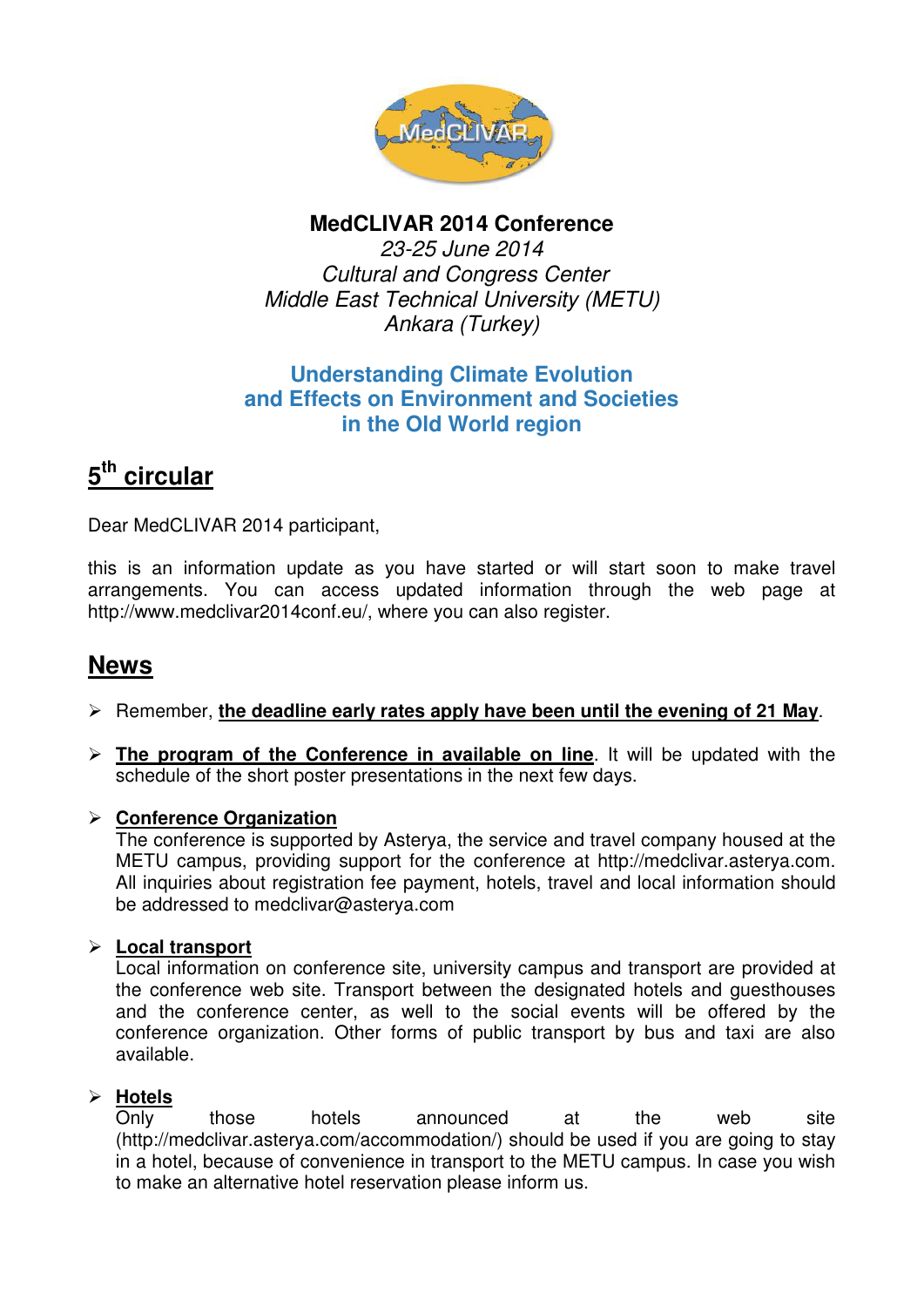#### **Guesthouse opportunity**

Some rooms at the University guesthouses have been reserved primarily for committees and chairpersons of the sessions. However, there will be about 20 rooms at the "Aysel Sabuncu Living Center", a guesthouse on the METU campus, available for conference participants, with priority for students or post-docs on a first come first served basis. Single or double occupancy can be requested, Cost: 20-30 Euro/night/person/room. The guesthouse is actively used, there are other conferences following ours and as the time is getting closer we will release the number of rooms not used by us for the benefit of other users. Because the guesthouses are University property, I will do your reservations for the guesthouses, based on your request. Please address your requests to me at ozsoy@ims.metu.edu.tr

The "Aysel Sabuncu Living Center" has about 20 rooms reserved, including double-bed and single-bed roomswith 24-hour hot water, cable TV, small fridge and access to wi-fi internet, a kettle and some utensils. A TV lounge and breakfast is offered. Overlooking the METU campus from a forested hill but at distance of ~2 km from the Conference site, The guesthouse is accessed by a road entrance from the Teknokent area, and although the distance is not too far, it is not advised to walk to the campus academic area. Instead taxi or car are preferred means of transport, the taxi costing about 5-6 Euros. However, transport will be provided by the conference organizer in the morning and evening (and also late evening if desired).More information on the Aysel Sabuncu living center (ASYM - Aysel Sabuncu Yasam Merkezi) can be found below (in Turkish only):

http://stm.metu.edu.tr/aysel-sabuncu-yasam-merkezi

http://stm.metu.edu.tr/asym-resimleri (pictures)

http://stm.metu.edu.tr/asym-fiyatlari (costs in TL, the last column is for external guests, 1 Euro  $\sim$  3 TL, tek kiÅ Yilik oda = one bed room, cift kisilik oda = two bed room)

#### **Conference Dinner and Rahmi Koc museum visit**

The conference dinner will be on Tuesday 24 June at the Rahmi Koc Museum at the citadel of Ankara. At the same time we will have a chance to have some time at the displays of this museum and the surrounding citadel before dinner. The museum has been organized by one of Turkey's first modern industrialists, originally from Ankara. Detailed information on the site can be found at:

http://www.rmk-museum.org.tr/cengelhan/en/rmk\_dining.htm http://www.rmk-museum.org.tr/cengelhan/en/index.htm

#### **Museum of Anatolian Civilizations**

Unless you are leaving earlier, the planned visit to the Museum of Anatolian Civilizations, located also at the citadel, is an event you should not miss on the afternoon of Wednesday 25 June. It is the richest source of Anatolian archeology. Detailed information on the site can be found at:

http://en.wikipedia.org/wiki/Museum\_of\_Anatolian\_Civilizations

http://www.kultur.gov.tr/EN,39516/ankara---anatolian-civilizations-museum.html

http://www.transanatolie.com/English/Turkey/In%20Brief/Museums/AMM/anatolian\_civi lisations\_museum.htm

http://www.kultur.gov.tr/genel/SanalMuzeler/anadoluMM/index.html http://www.lonelyplanet.com/turkey/central-anatolia/ankara/sights/museums-

galleries/museum-anatolian-civilisations

#### **Cappadocia Tour**

The post-conference Cappadocia Tour has been moved one day earlier to 26-27 June. The updated information is at http://medclivar.asterya.com/tours/post-cappadocia-tour/.